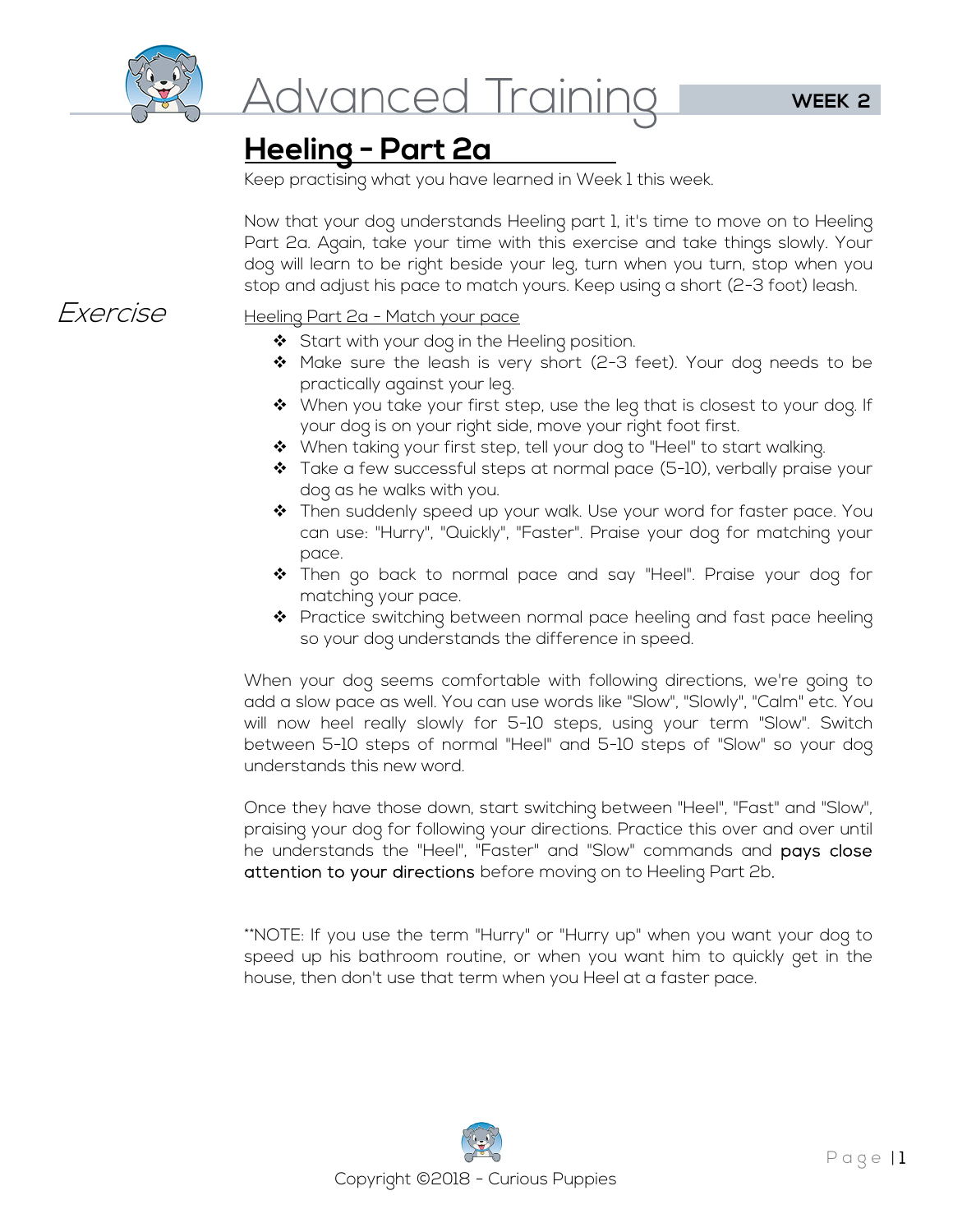

# <u>Advanced Training</u>

## **Heeling - Part 2b**

Now that your dog understands the difference between Heeling, Faster and Slower, it's time to move on to Heeling Part 2b. Again, take your time with this exercise and take things slowly. Keep using a short (2-3 foot) leash.

#### Exercise Heeling Part 2b - Turn when you turn

- ❖ Start with your dog in the Heeling position.
- ◆ Make sure the leash is very short (2-3 feet). Your dog needs to be practically against your leg.
- ◆ When you take your first step, use the leg that is closest to your dog. If your dog is on your right side, move your right foot first.
- ◆ When taking your first step, tell your dog to "Heel" to start walking.
- $\clubsuit$  Take a few successful steps (5-10), verbally praise your dog as he walks with you.
- $\clubsuit$  Then suddenly make a turn and walk in the opposite direction. You can use a term like "This way", "Follow me". Praise your dog for following you.
- $\clubsuit$  After a few steps suddenly turn around again and walk in the opposite direction, or turn left/right as desired. Use your term "This way". Praise your dog for following you.
- $\clubsuit$  Keep practising making sudden turns.

When making sudden turns, be careful not to step on your dog or trip over him. If you need to make slower turns to hint you are changing direction then do that.

If possible you can practice this in your backyard as well. If you have some pylons, you can scatter them around your yard - you can use other objects as well. Practice by making irregular patterns around and between the pylons.

When you are sure your dog is good at following you very well at heel, start combining all the elements of Heeling: stop and go, heel, slow, fast and turning.

- Troubleshooting It is totally normal for your dog to get confused. So have patience. When necessary take things slowly, don't overwhelm your dog. Be careful not to jerk your dog too much as he doesn't know what is about to happen. When you are done the exercises for the day give your dog an extra reward. It may take longer than a week to teach your dog this.
- Goal To have your dog heel right beside you paying very close attention to every move you make and respond accordingly.
- Practical application Heeling is an essential form of walking your dog, as sometimes all of a sudden you have to have your dog right beside you in tight or crowded areas. Your dog will learn to be right beside your leg, turn when you turn, stop when you stop and adjust his pace to match yours.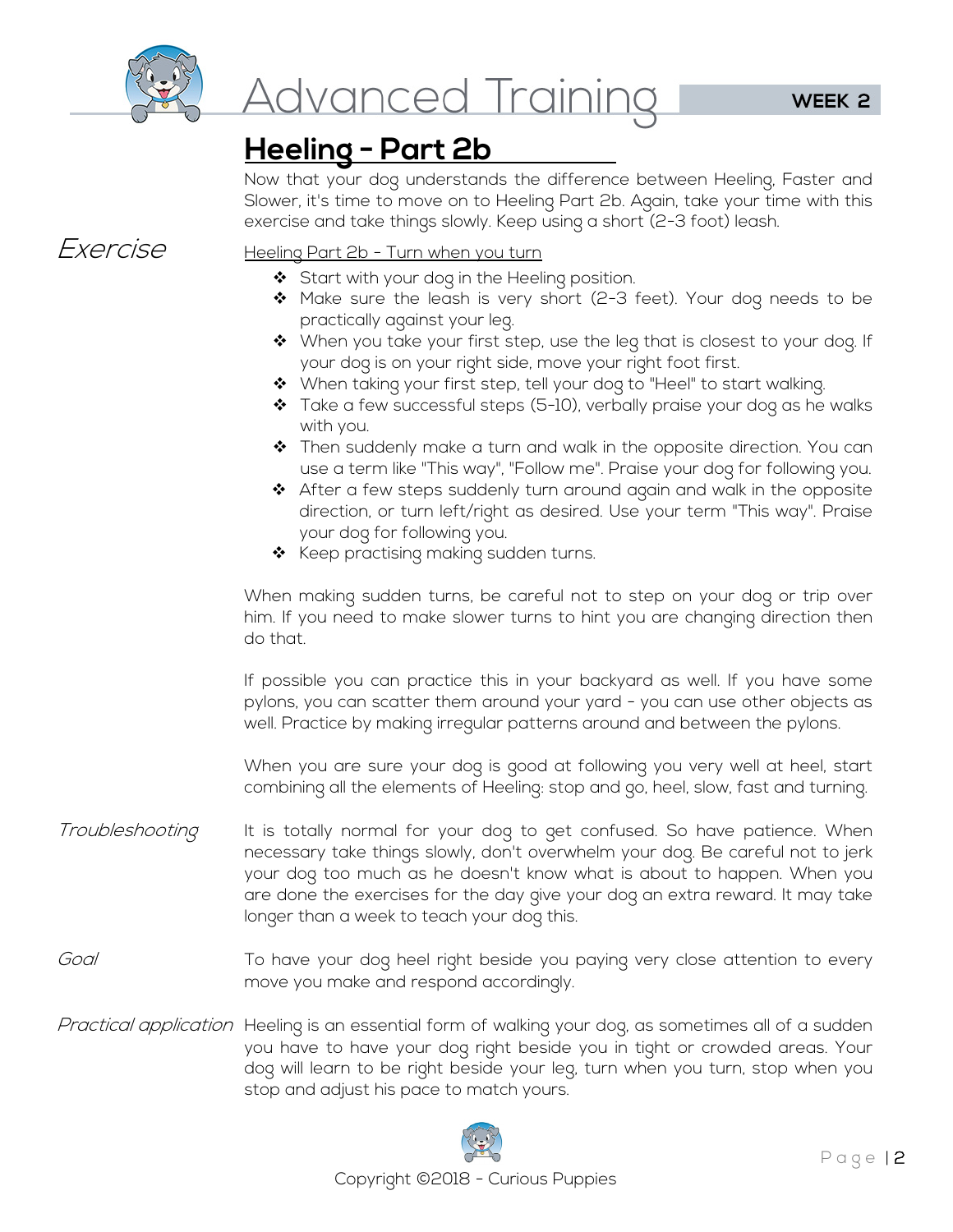

# **Adding Distractions To Come**

It's time to make coming to you a little bit more interesting. Remember: coming to you should always be a positive thing. Always praise your dog when he comes to you. Use a 20 foot leash and have a helper assist you with this if necessary.

### Exercise

- ◆ Make your dog sit.
- \* Have your helper hold your dog.
- ◆ Walk back about 10 feet.
- ◆ Place a toy or something your dog likes a few feet behind you in such a way that your dog knows it's there.
- Tell your dog to "Come".
- \* Your helper should release your dog when he gets up and come towards you. If your yard is not fully fenced, have your helper hold the end of the leash.
- ❖ Your dog should come to you and not the toy.
- ◆ Click/mark the behaviour.
- ❖ Reward your dog with a treat and release him.

Practice this multiple times before moving on. Now repeat the exercise above, but instead of placing the toy behind you, place the toy between you and your dog. Praise your dog for coming to you and not the toy. Once he successfully completes this exercise, add more toys, noises, squeaky toys etc. around him. You could throw toys around like I did in the video or bounce a ball, you get the idea. Always praise your dog for coming.

- Troubleshooting You shouldn't have too much trouble with this command, as long as you always stay positive. If they stop at the toy, say Leave it" or "ah-ah" and call your dog to you.
- Goal To have your dog come to you immediately when you use the "Come" command even with distractions around him.
- Practical application This teaches your dog to stay focussed on you and not getting distracted even though there are lots of interesting things happening around him. You should be able to call your dog in the dog park and have him come straight to you and not get side tracked by other people, dogs or noises at the park.